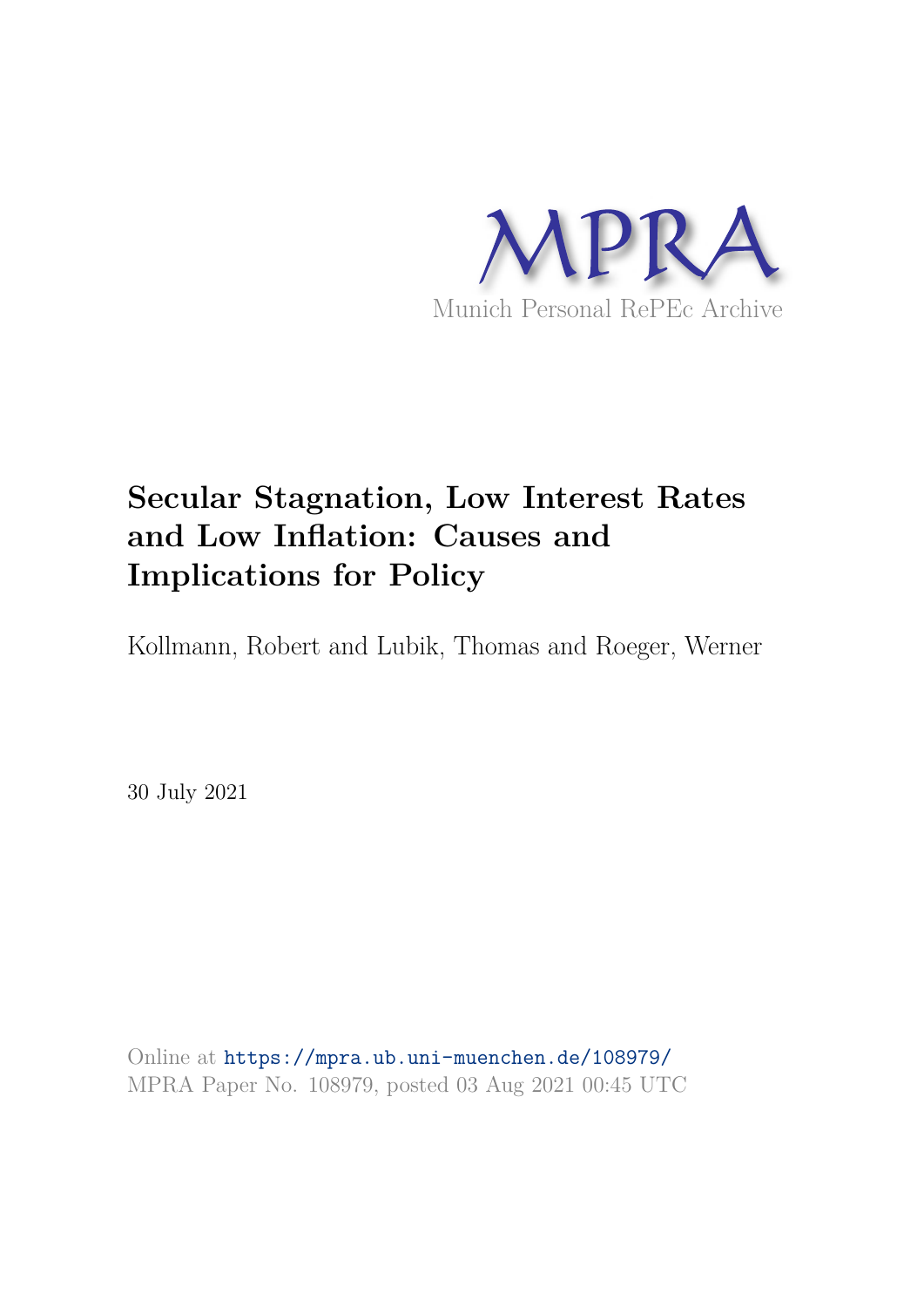## **Secular Stagnation, Low Interest Rates and Low Inflation: Causes and Implications for Policy**

Robert Kollmann Solvay Brussels School of Economics and Management, Université Libre de Bruxelles, Brussels, Belgium Centre for Economic Policy Research (CEPR), London, United Kingdom ERUDITE, Université Paris-Est Créteil (UPEC), Créteil, France E-mail address: robert\_kollmann@yahoo.com

Thomas A. Lubik Federal Reserve Bank of Richmond, Richmond, USA E-mail address: thomas.lubik@rich.frb.org

Werner Roeger Deutsches Institut für Wirtschaftsforschung (DIW), Berlin, Germany Europäisches Institut für Internationale Wirtschaftsbeziehungen (EIIW), Wuppertal, Germany KUL-VIVES, Leuven, Belgium E-mail address: w.roeger@web.de

July 30, 2021

 $\overline{a}$ 

Slow growth, low interest rates and low inflation have characterized the macroeconomic environment in the Euro Area and other advanced economies since the global financial crisis of 2008-09. In this economic landscape there are growing concerns that advanced economies will face continued stagnation. This has not abated in the wake of the COVID-19 pandemic as the underlying trends and driving factors are still in force. This special issue of the *Journal of Economic Dynamics and Control* consists of 8 papers that offer novel empirical and theoretical perspectives on slow growth, low interest rates and inflation rates, and discuss resulting challenges for macroeconomic policy. All papers were presented at a virtual conference organized by the *Journal of Economic Dynamics and Control*, the European Commission and the Centre for Economic Policy Research (CEPR) on 5-6 November 2020.

Corresponding author at: SBS-EM, CP114, ULB, 50 Av. Franklin Roosevelt, 1050 Brussels, Belgium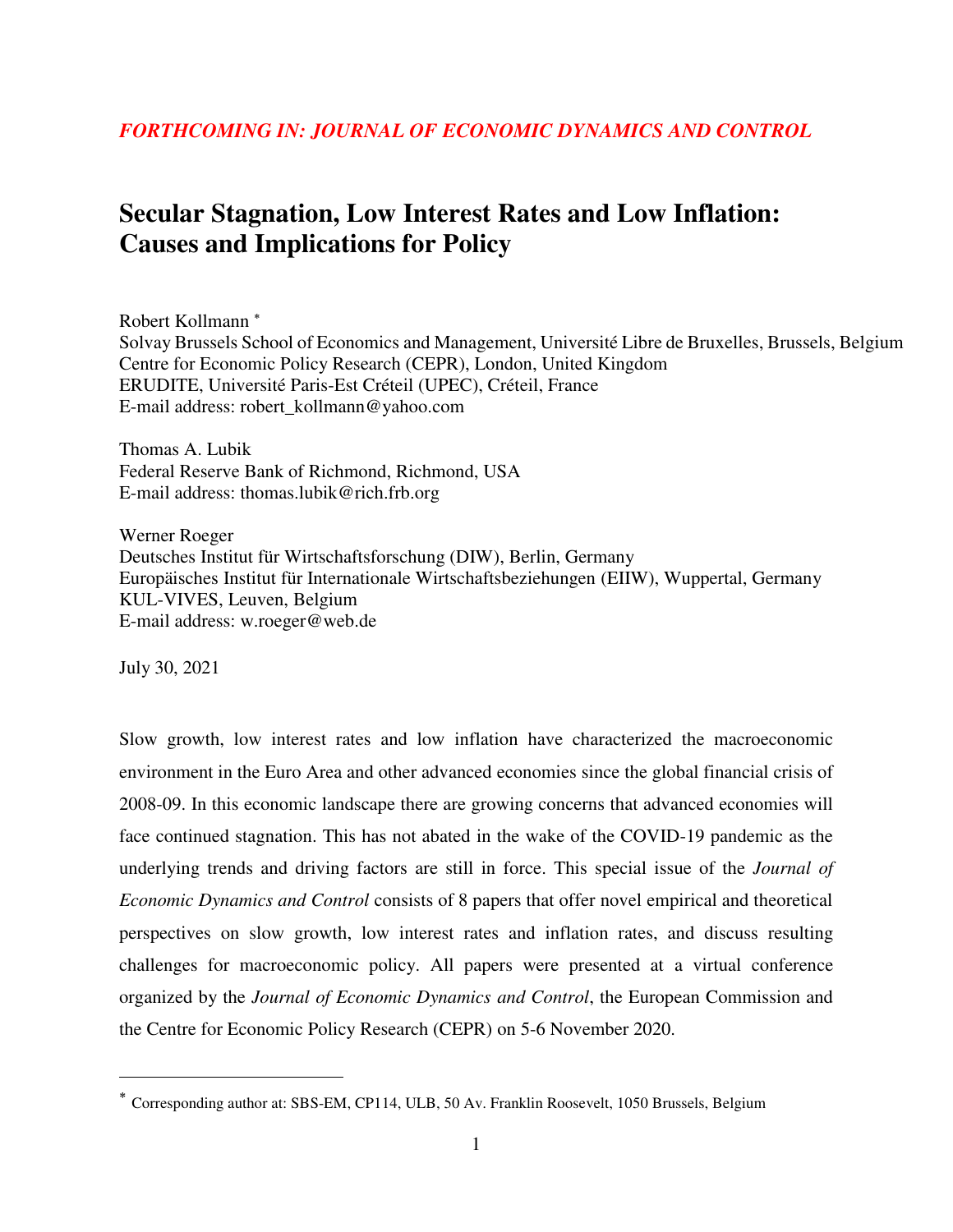The first three papers analyze the role of low trend growth and low natural real interest rates for the monetary strategy of the European Central Bank (ECB), with special emphasis on the effects of the Zero Lower Bound (ZLB) constraint on the policy interest rate. Using an estimated New Keynesian dynamic stochastic general equilibrium (DSGE) model of the Euro Area, *Andrade, Galí, Le Bihan and Matheron* show that a fall in the steady-state natural real interest rate raises the probability that the ECB policy interest rate hits the lower bound constraint. This calls for adjustments to the monetary policy strategy, namely an increase in the inflation target and/or the use of alternative monetary policy instruments or policy rules. *Erceg, Jakab and Lindé* study ECB monetary policy options using an estimated DSGE model, in which agents have "behavioral" expectations, that is deviations from rational expectations. The authors find that, while a range of proposed adjustments to ECB strategy can provide efficient stabilization in a low rates environment, the rebound from a deep recession remains slow and painful. Using the ECB's New Area-Wide DSGE Model, *Coenen, Montes-Galdon and Schmidt*  show that the ZLB can cause substantial economic costs under standard inflation targeting. The authors find that price-level targeting and average-inflation targeting can, if well understood by the private sector, significantly reduce the costs induced by the effective lower bound of the policy interest rate.

The ZLB constraint is also at the heart of the next two papers. *Kumhof and Wang* focus on the implications of a ZLB constraint for *deposit* rates charged by banks. Using a New Keynesian DSGE model with financial intermediaries, the authors show that, when the ZLB constraint for deposit binds, an increase in the monetary policy interest rate can raise banks' net interest rate margins, and induce an *expansion* in credit and output. The authors argue that central bank rate setting should take credit conditions into account. *Kollmann* analyzes open economy implications of low interest rates in a two-country floating exchange-rate model. In this environment, the ZLB constraint generates multiple equilibria: each country can experience recurrent liquidity traps induced by the self-fulfilling expectation that future inflation will be low. Such liquidity traps can be synchronized or unsynchronized across countries.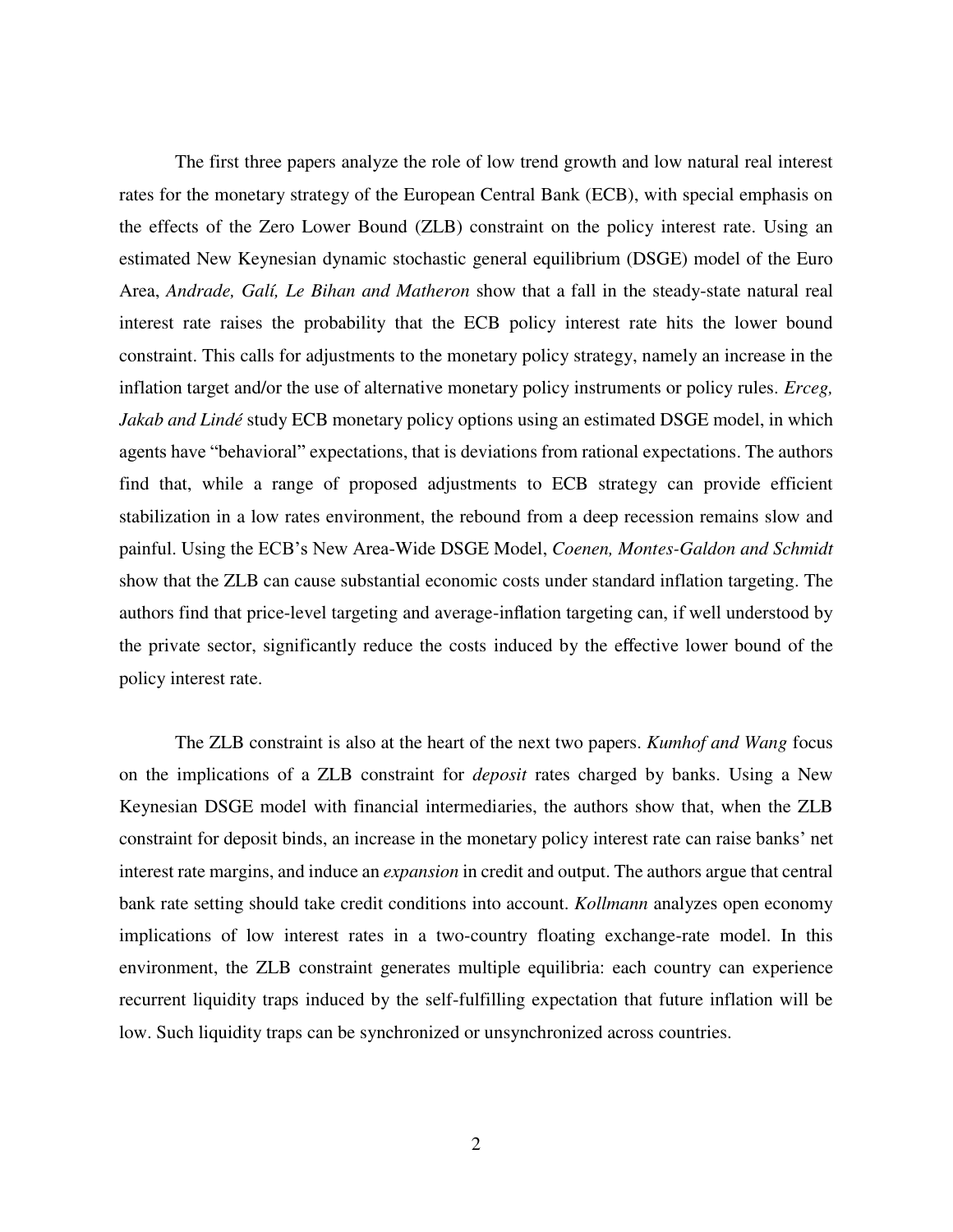The next two papers study fiscal policy in a low interest rates environment. *Pfeiffer, Roeger and Vogel* analyze optimal fiscal policy when the real interest rate is persistently below the growth rate. They find that the efficient policy response depends on the shock that causes the low real rate. In case of a shift in investor preferences in favor of government bonds, it is optimal to reduce fiscal distortions; whereas a "flight-to-quality" shock makes it optimal to increase public capital as long as the shock persists. The global financial crisis and the COVID-19 epidemic have triggered a large rise in public debt, in the Euro Area, and globally. In order to shed light on the effects of that debt build-up, *Albonico, Ascari and Gobbi* develop the notion of a "public debt multiplier" that captures the output effect of *temporary* changes in government debt induced by the deferral of tax revenues. Using an OLG model, the authors show that the debt multiplier is small in normal times, but that it can be sizable in crisis times. The authors conclude that fiscal consolidation during a recession is inappropriate.

The final paper of the special issue is devoted to the role of demographic trends for the current low rates environment. *Papetti* shows that a large-scale overlapping generation model can explain the fall of the real interest rate in the EU as a consequence of demographic and technology trends; the model predicts a further real interest rate decline until 2030. Among the demographic factors, rising longevity dominates falling fertility. The paper also explores how a range of policy measures have affected the decline of the real interest rate.

## **References**

Albonico, Alice, Guido Ascari and Alessandro Gobbi. 2021. The Public Debt Multiplier. Forthcoming in: Journal of Economic Dynamics and Control.

Andrade, Philippe, Jordi Galí, Hervé Le Bihan and Julien Matheron, 2021. Should the ECB Adjust its Strategy in the Face of a Lower Natural Rate of Interest? Forthcoming in: Journal of Economic Dynamics and Control.

Coenen, Günter, Carlos Montes-Galdon and Sebastian Schmidt, 2021. Macroeconomic Stabilisation and Monetary Policy Effectiveness in a Low-Interest-Rate Environment. Forthcoming in: Journal of Economic Dynamics and Control.

Erceg, Christopher, Zoltan Jakab and Jesper Lindé, 2021. Monetary Policy Strategies for the European Central Bank. Forthcoming in: Journal of Economic Dynamics and Control.

Kollmann, Robert, 2021. Global Liquidity Traps. Forthcoming in: Journal of Economic Dynamics and Control.